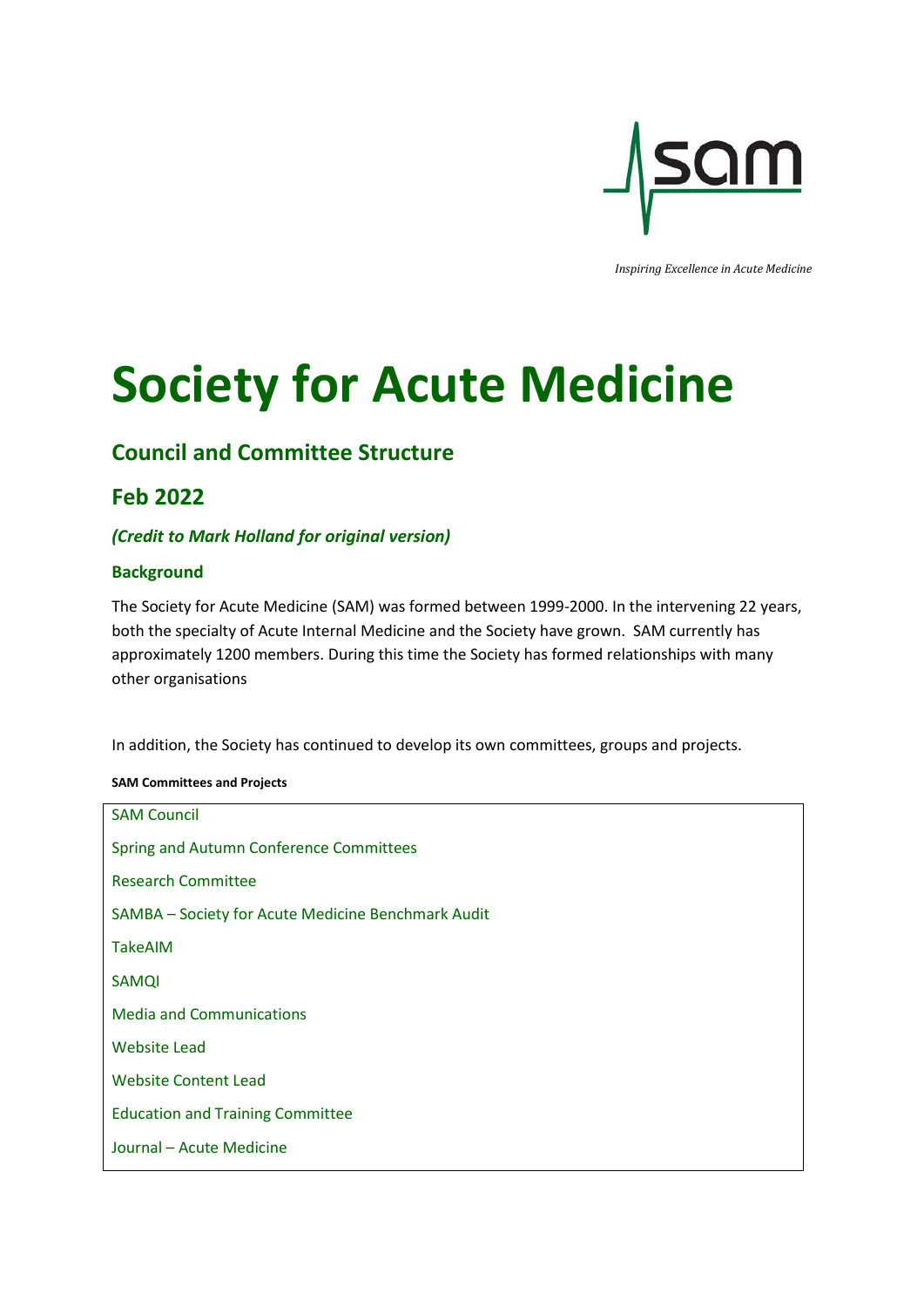| <b>Acute Medicine Awareness Day</b> |
|-------------------------------------|
| <b>SAM England</b>                  |
| <b>SAM Northern Ireland</b>         |
| <b>SAM Scotland</b>                 |
| <b>SAM Wales</b>                    |
| <b>FAMUS*</b>                       |
| <b>SAM Podcast</b>                  |
| <b>Work Force Planning</b>          |
|                                     |

\*FAMUS is an initiative supported by SAM

# **SAM council**

| <b>Role / Representative</b>            | <b>Tenure</b>    | <b>Election</b>                                                                                          |
|-----------------------------------------|------------------|----------------------------------------------------------------------------------------------------------|
| President                               | 2 years          | N/A                                                                                                      |
| <b>President Elect</b>                  | 2 years          | Full membership                                                                                          |
| Immediate Past President                | 2 years          | N/A                                                                                                      |
| Secretary                               | 3 years          | Full membership                                                                                          |
| Treasurer                               | 3 years          | Full membership                                                                                          |
| Nursing / AHP representative            | 3 years          | Full membership                                                                                          |
| Nurse representative                    | 3 years          | Full membership                                                                                          |
| <b>Allied Health Professional</b>       | 3 years          | Full membership                                                                                          |
| Pharmacy representative                 | 3 years          | Full membership                                                                                          |
| Trainee representative                  | 2 years          | Full membership                                                                                          |
| Trainee representative                  | 2 years          | Full membership                                                                                          |
| Physician Associate                     | 3 years          | Full membership                                                                                          |
| Training and Education Lead             | 3 years          | This was council vote but after a split vote for<br>QI lead in 2020, decided to go to full<br>membership |
| <b>Education and Training Committee</b> | Term as          | N/A                                                                                                      |
| Co-opted AIM SAC Chair                  | <b>SAC Chair</b> |                                                                                                          |
| Research Lead                           | 3 years          | Full membership                                                                                          |
| Research committee UK member            | 3 years          | This was council vote but after a split vote for<br>QI lead in 2020, decided to go to full<br>membership |
| Research committee UK member            | 3 years          | Expressions of interest / council approval                                                               |
| Research committee UK member            | 3 years          | Expressions of interest / council approval                                                               |
| Research committee UK member            | 3 years          | Expressions of interest / council approval                                                               |
| SAMBA lead                              | Not fixed        | As per TOR (expression of interest)                                                                      |
| Quality and innovation Committee Lead   | 3 years          | This was council vote but after a split vote for<br>QI lead in 2020, decided to go to full<br>membership |
| Lay Representative                      | 3 years          | Council                                                                                                  |
| Lay Representative                      | 3 years          | Council                                                                                                  |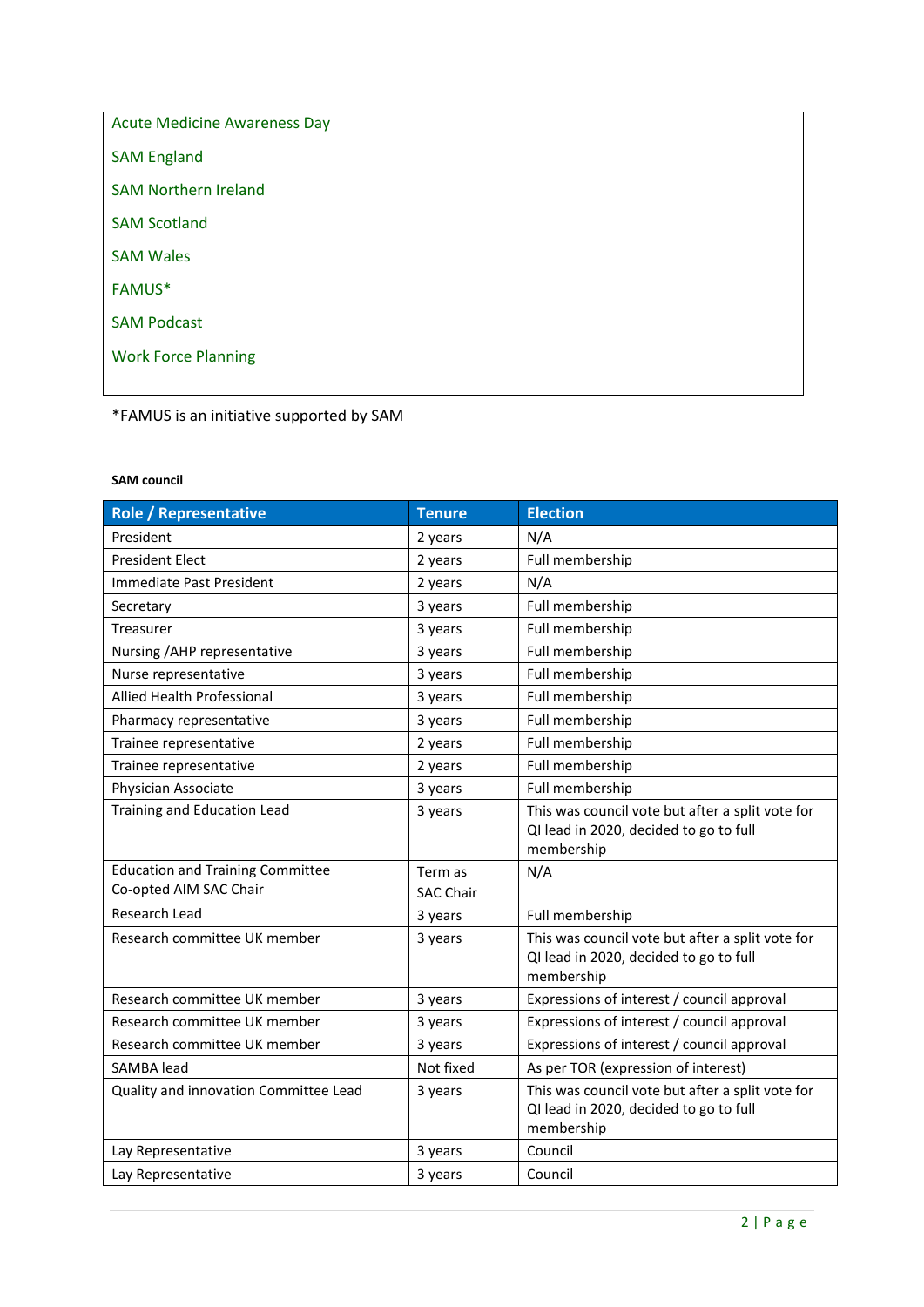| Emergency medicine Co-opted by nomination<br>from the Royal College of Emergency<br>Medicine | Term as RCEM<br>President | N/A                     |
|----------------------------------------------------------------------------------------------|---------------------------|-------------------------|
| Intensive care Medicine Co-opted by<br>nomination from the Intensive Care Society            | 3 years                   | N/A                     |
| New Consultant Representative                                                                | 2 years                   | Full membership         |
| England                                                                                      | 3 years                   | <b>Regional Members</b> |
| Northern Ireland                                                                             | 3 years                   | <b>Regional Members</b> |
| Scotland                                                                                     | 3 years                   | <b>Regional Members</b> |
| Wales                                                                                        | 3 years                   | <b>Regional Members</b> |
|                                                                                              |                           |                         |
| IT and communications lead new post 2021                                                     | 3 years                   | Full membership         |

Note:

- 2. Council can invite attendees for specific agenda items, for example Conference Organising Partner, Website Content Lead
- 3. Nominations for Lay Members are sought by the Council via the Medical Royal Colleges and Society Members

<sup>1.</sup> The President shall, unless in exceptional circumstances and passed by a special resolution of the Members, be succeeded by the President Elect. The President shall, unless in exceptional circumstances and passed by a special resolution of the Members, become the Immediate Past President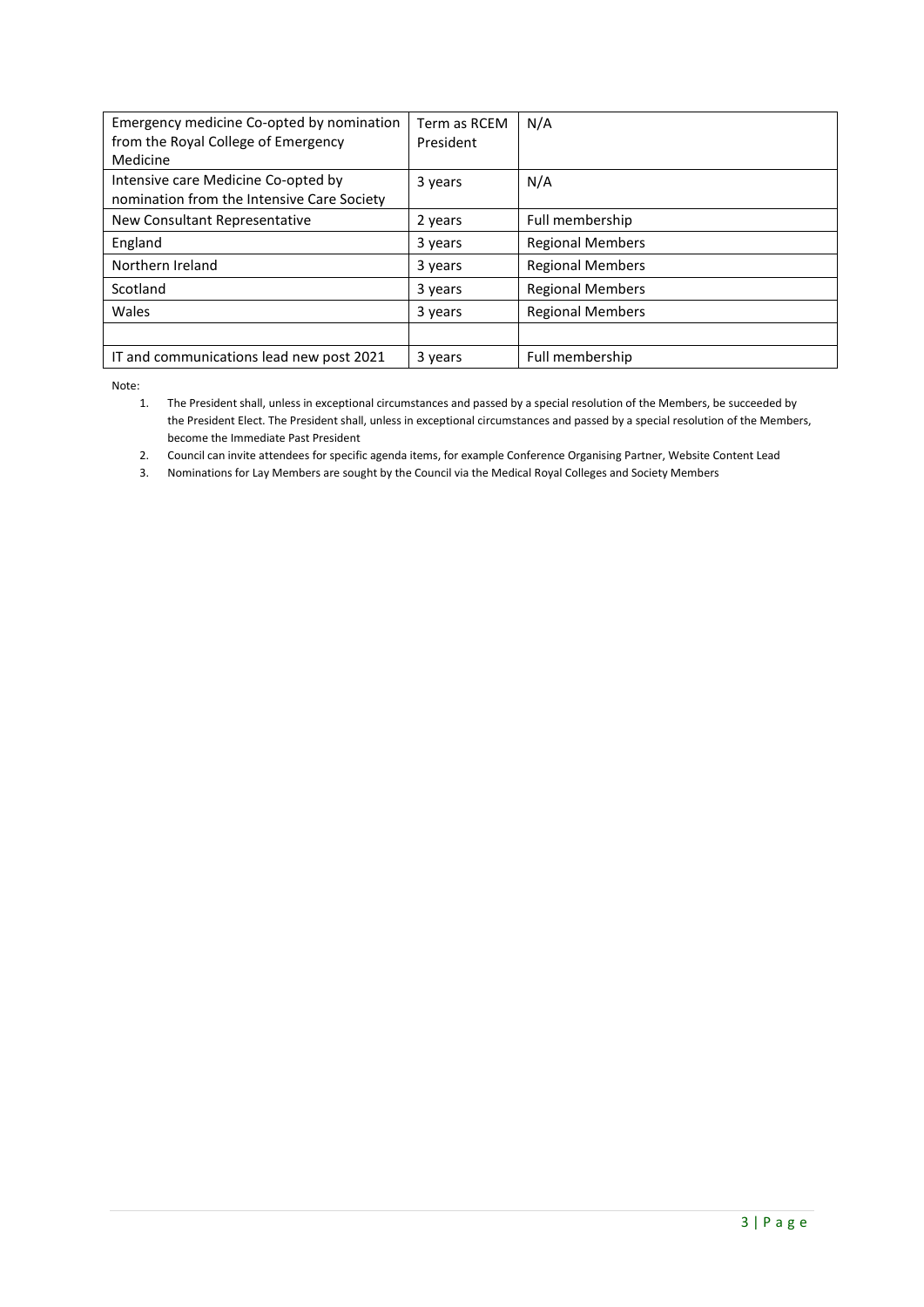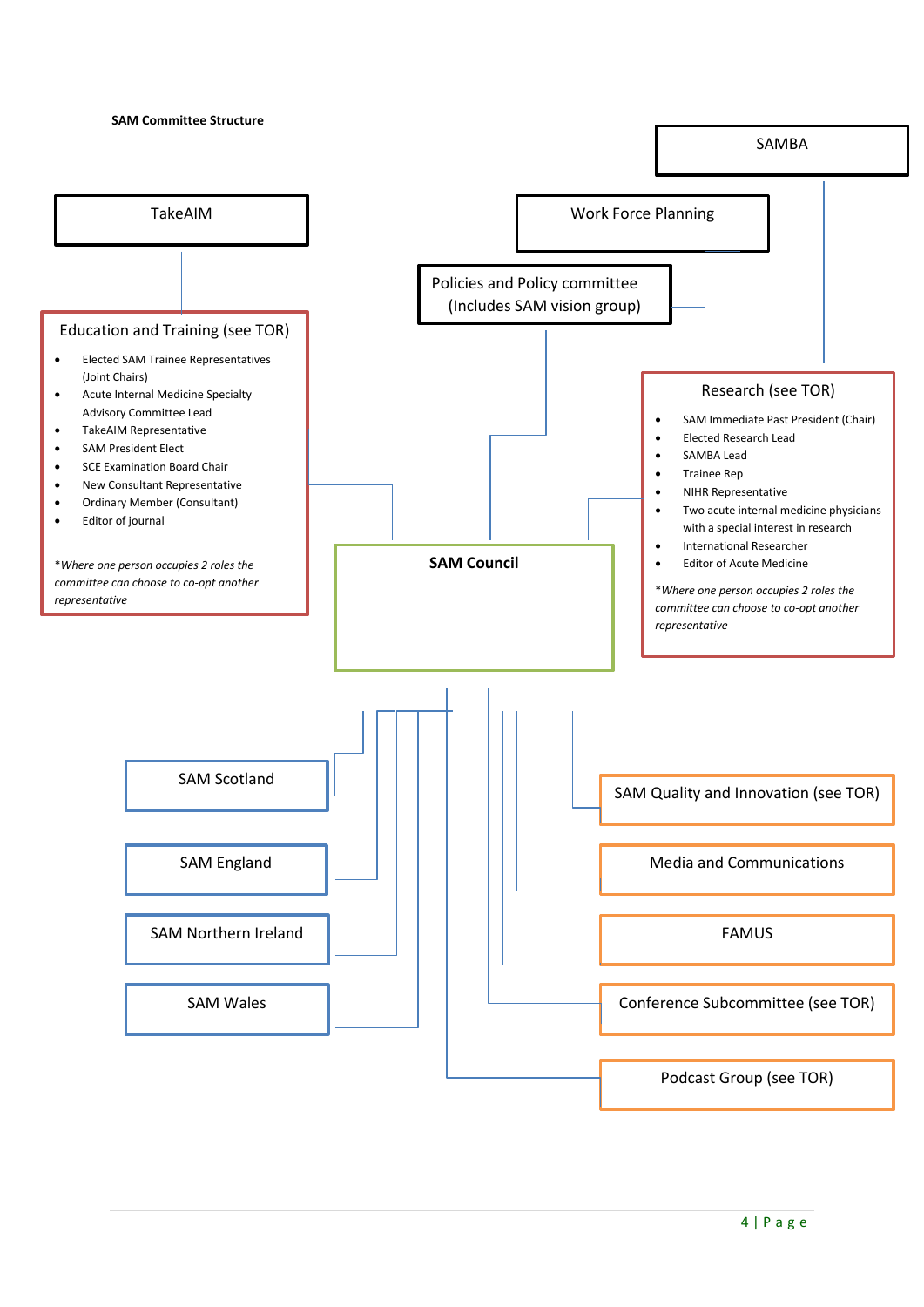All committees will run as per their individual Terms of Reference (TOR) policy. A TOR can be adapted by the committee but any changes must be ratified by SAM council.

The structure of each committee must include a stable core group, and these core members must be outlined in the TOR.

Core members must include;

- An elected member of SAM Council. This person will be responsible for reporting back to council and ensuring the policies and processes of the committee are in line with SAM objectives and values.
- An ordinary SAM member. Interested members put forward an application to sit on this committee and must be approved by council. This tenure will be 3 years, and can be applied for one further term.

All committees and sub-committees have the right to co-opt SAM members to be involved at any stage as per their specific TOR

The core group will decide who is to be chair of the committee.

Committees will have no budget assigned to them. They may apply for prospective funding for projects to SAM council. Any applications will be considered by SAM council and a decision made.

The committee will meet face to face once a year and it is expected that that meeting will be at a SAM conference. Any additional meetings would be expected to be done via teleconferencing.

There will be no administration support available for these committees or the meetings.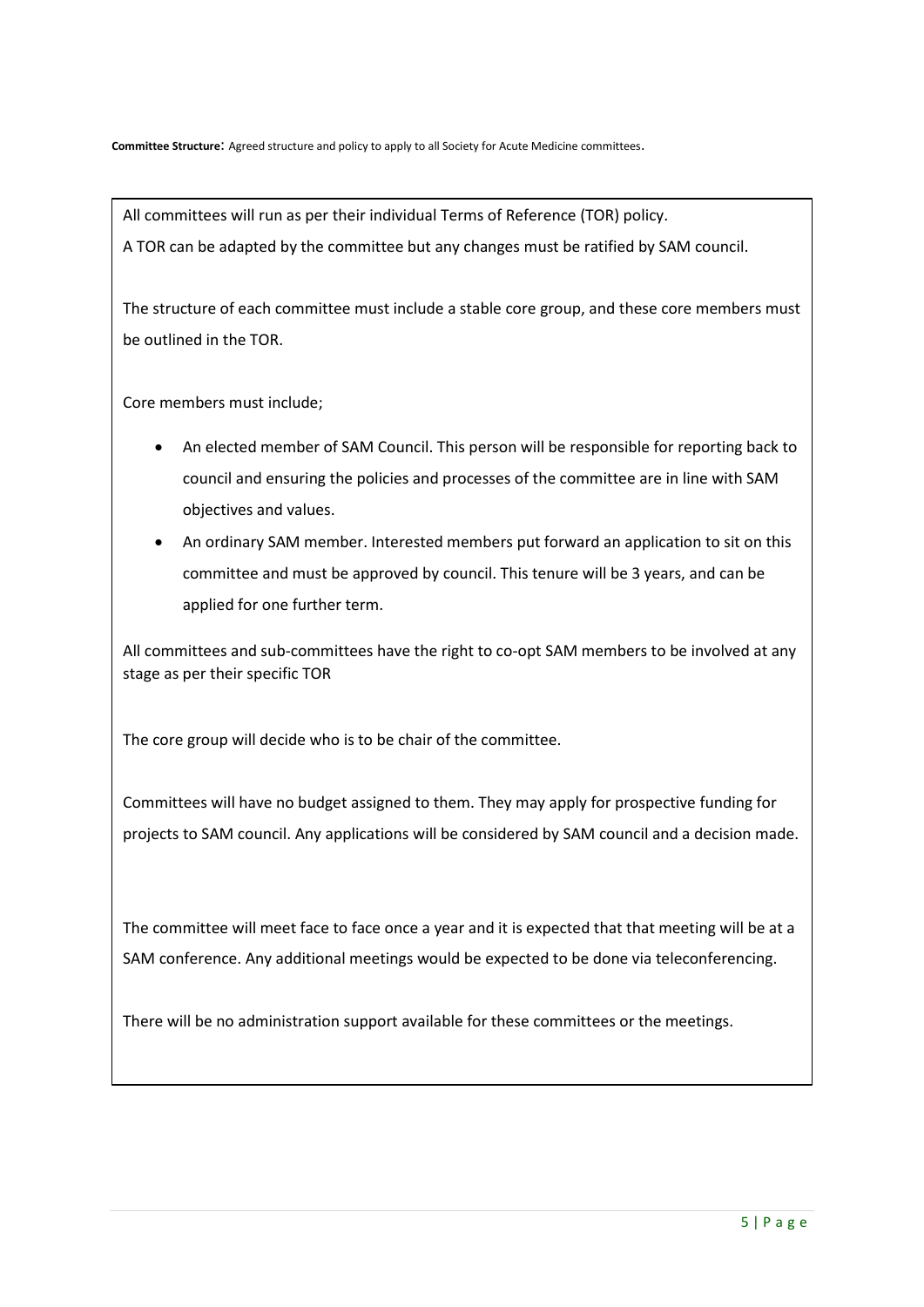| Relationship                                                                  | <b>SAM Representative</b>                     |
|-------------------------------------------------------------------------------|-----------------------------------------------|
| <b>Federation of Medical Royal Colleges</b>                                   |                                               |
| Acute Internal Medicine Specialty Advisory Committee x3/year                  | <b>Dr Ben Chadwick</b>                        |
| SCE Exam Board x3/year (SAM formally nominates Chair)                         | <b>Dr Claire Gardner</b>                      |
| Continuing Professional Development Advisor                                   | <b>Dr Nick Scriven</b>                        |
| <b>Royal College of Physicians of London (RCPL)</b>                           |                                               |
| Main Council x6/year (Chaired by President of RCPL)                           | <b>SAM President</b>                          |
| Medical Specialties Committee x3/year (Chaired by President of RCPL)          | <b>SAM President</b>                          |
| Joint Specialty Committee x3/year (Chaired by SAM President)                  | <b>SAM President</b>                          |
| General Internal Medicine Committee x3/year (Chaired by RCPL Registrar)       | <b>SAM Treasurer</b>                          |
| Chief Executives of Specialty Committees Committee x2/year                    | <b>SAM Treasurer</b>                          |
| Advise to RCPL Consultation (e.g. NICE, political advice etc.)                | <b>All Council</b>                            |
| RCPL publications, e.g. Medical Care                                          | <b>All Council</b>                            |
| Represent RCPL, e.g. NHS Improvement Project                                  | <b>All Council</b>                            |
| Ad-hoc tasks, e.g. Co-ordinate Regional Speciality Advisor                    |                                               |
|                                                                               |                                               |
| <b>Royal College of Physicians of Edinburgh (RCPE)</b>                        |                                               |
| <b>SAM Head Office Administrator</b>                                          | administrator@acutemedicine.org               |
| Annual meeting for Presidents of societies who reside at RCPE.                | <b>SAM President</b>                          |
| <b>Royal College of Emergency Medicine (RCEM)</b>                             |                                               |
| Main Council x6/year (Chaired by President of RCEM)                           | Delegated council member                      |
| Ad hoc meetings and work streams                                              | <b>All Council</b>                            |
|                                                                               |                                               |
| <b>NHS Improvement</b>                                                        |                                               |
| Measuring Quality and the 4-Hour Emergency Access Target                      | SAM President (s), Treasurer and<br>secretary |
| <b>NICE</b>                                                                   |                                               |
| Identifying members to join NICE committees                                   | Past President with support of all            |
| Commenting on Guidelines and Standards                                        | Council                                       |
| <b>NCEPOD (National Confidential Enquiry into Patient Outcome and Death</b>   |                                               |
| Commenting on reports, including attending meetings to present SAM's feedback | <b>All Council</b>                            |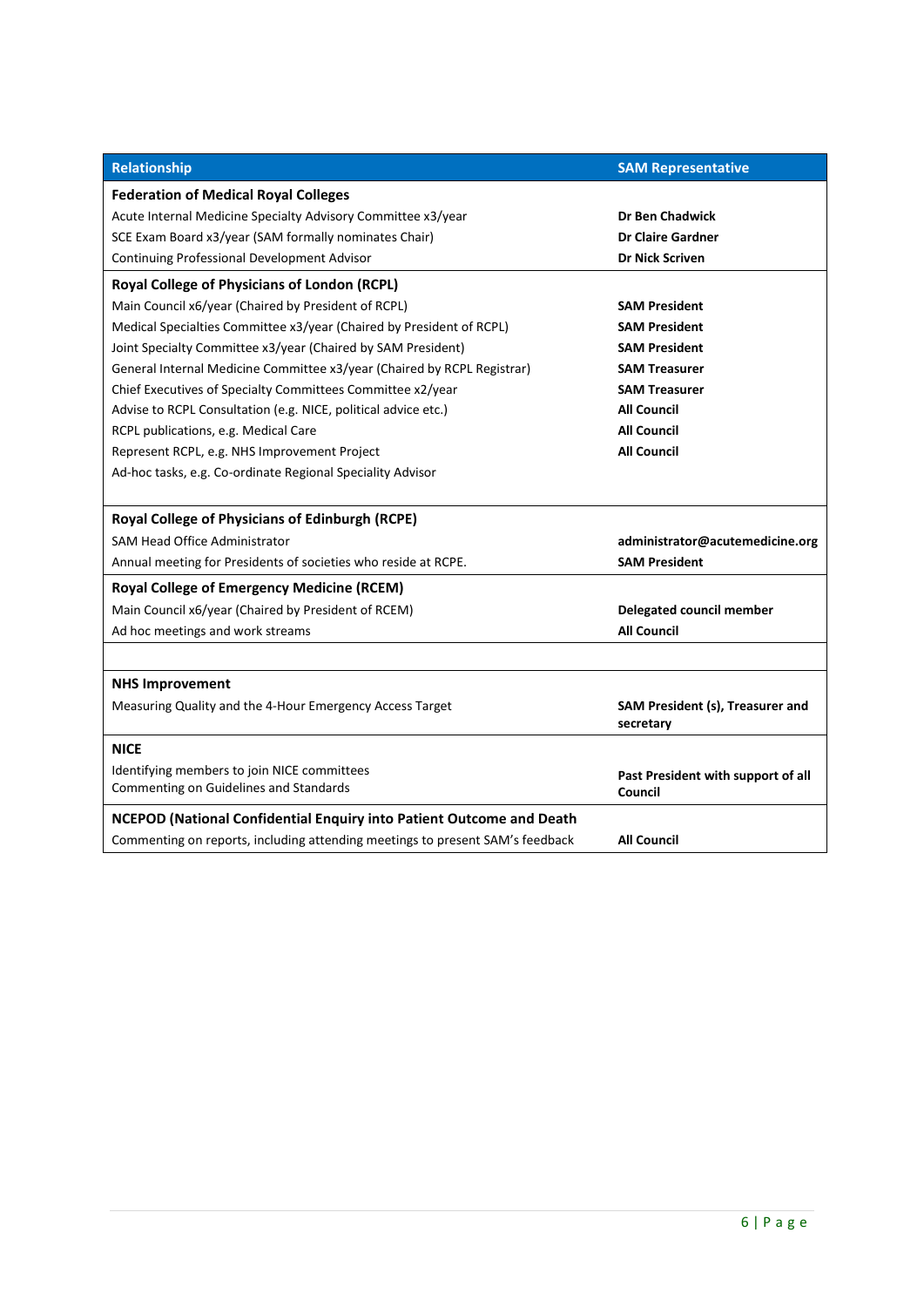# **SAM Internal Roles of Elected SAM Officers**

| <b>SAM Council</b><br>Meets face to face at Spring and Autumn Conferences<br>Virtual meeting in winter (strategy meeting) and summer (committee lead update -<br>new 2022)<br>Ad-hoc teleconferences to discuss urgent matters<br><b>Spring and Autumn Conference Committees</b><br>Reports directly to Council<br>Teleconference at least 6 to 8 per year<br>Formed by:<br>Conference Director +/- Immediate Past President (Chair)<br>$\bullet$<br><b>Local Host</b><br>Research Lead<br>Nurse Lead(s)<br><b>AHP Lead</b><br>Pharmacy Lead<br>Conference Organising Partner - Eventage<br><b>TakeAIM</b><br>TakeAIM Fellows<br><b>FAMUS</b><br>Website Famus.org.uk, email FAMUS@acutemedicine.org.uk<br><b>SAMBA Society for Acute Medicine Benchmark Audit</b><br>samba@acutemedicine.org.uk<br><b>Media and Communications</b><br>acutemedicinemedia@gmail.com<br><b>Website and Website Content Lead</b><br>Company: Netsolving & Eventage<br>Content Lead -IT & Comms lead<br><b>Education and Training Committee</b><br>Council representative: President Elect<br><b>Research Committee</b><br>Council representative: Past President<br><b>Quality and innovation Committee</b><br><b>Council lead: President Elect</b><br><b>International Development Group</b> | <b>Committee, Project or Brand</b> |
|-----------------------------------------------------------------------------------------------------------------------------------------------------------------------------------------------------------------------------------------------------------------------------------------------------------------------------------------------------------------------------------------------------------------------------------------------------------------------------------------------------------------------------------------------------------------------------------------------------------------------------------------------------------------------------------------------------------------------------------------------------------------------------------------------------------------------------------------------------------------------------------------------------------------------------------------------------------------------------------------------------------------------------------------------------------------------------------------------------------------------------------------------------------------------------------------------------------------------------------------------------------------------------|------------------------------------|
|                                                                                                                                                                                                                                                                                                                                                                                                                                                                                                                                                                                                                                                                                                                                                                                                                                                                                                                                                                                                                                                                                                                                                                                                                                                                             |                                    |
|                                                                                                                                                                                                                                                                                                                                                                                                                                                                                                                                                                                                                                                                                                                                                                                                                                                                                                                                                                                                                                                                                                                                                                                                                                                                             |                                    |
|                                                                                                                                                                                                                                                                                                                                                                                                                                                                                                                                                                                                                                                                                                                                                                                                                                                                                                                                                                                                                                                                                                                                                                                                                                                                             |                                    |
|                                                                                                                                                                                                                                                                                                                                                                                                                                                                                                                                                                                                                                                                                                                                                                                                                                                                                                                                                                                                                                                                                                                                                                                                                                                                             |                                    |
|                                                                                                                                                                                                                                                                                                                                                                                                                                                                                                                                                                                                                                                                                                                                                                                                                                                                                                                                                                                                                                                                                                                                                                                                                                                                             |                                    |
|                                                                                                                                                                                                                                                                                                                                                                                                                                                                                                                                                                                                                                                                                                                                                                                                                                                                                                                                                                                                                                                                                                                                                                                                                                                                             |                                    |
|                                                                                                                                                                                                                                                                                                                                                                                                                                                                                                                                                                                                                                                                                                                                                                                                                                                                                                                                                                                                                                                                                                                                                                                                                                                                             |                                    |
|                                                                                                                                                                                                                                                                                                                                                                                                                                                                                                                                                                                                                                                                                                                                                                                                                                                                                                                                                                                                                                                                                                                                                                                                                                                                             |                                    |
|                                                                                                                                                                                                                                                                                                                                                                                                                                                                                                                                                                                                                                                                                                                                                                                                                                                                                                                                                                                                                                                                                                                                                                                                                                                                             |                                    |
|                                                                                                                                                                                                                                                                                                                                                                                                                                                                                                                                                                                                                                                                                                                                                                                                                                                                                                                                                                                                                                                                                                                                                                                                                                                                             |                                    |
|                                                                                                                                                                                                                                                                                                                                                                                                                                                                                                                                                                                                                                                                                                                                                                                                                                                                                                                                                                                                                                                                                                                                                                                                                                                                             |                                    |
|                                                                                                                                                                                                                                                                                                                                                                                                                                                                                                                                                                                                                                                                                                                                                                                                                                                                                                                                                                                                                                                                                                                                                                                                                                                                             |                                    |
|                                                                                                                                                                                                                                                                                                                                                                                                                                                                                                                                                                                                                                                                                                                                                                                                                                                                                                                                                                                                                                                                                                                                                                                                                                                                             |                                    |
|                                                                                                                                                                                                                                                                                                                                                                                                                                                                                                                                                                                                                                                                                                                                                                                                                                                                                                                                                                                                                                                                                                                                                                                                                                                                             |                                    |
|                                                                                                                                                                                                                                                                                                                                                                                                                                                                                                                                                                                                                                                                                                                                                                                                                                                                                                                                                                                                                                                                                                                                                                                                                                                                             |                                    |
|                                                                                                                                                                                                                                                                                                                                                                                                                                                                                                                                                                                                                                                                                                                                                                                                                                                                                                                                                                                                                                                                                                                                                                                                                                                                             |                                    |
|                                                                                                                                                                                                                                                                                                                                                                                                                                                                                                                                                                                                                                                                                                                                                                                                                                                                                                                                                                                                                                                                                                                                                                                                                                                                             |                                    |
|                                                                                                                                                                                                                                                                                                                                                                                                                                                                                                                                                                                                                                                                                                                                                                                                                                                                                                                                                                                                                                                                                                                                                                                                                                                                             |                                    |
|                                                                                                                                                                                                                                                                                                                                                                                                                                                                                                                                                                                                                                                                                                                                                                                                                                                                                                                                                                                                                                                                                                                                                                                                                                                                             |                                    |
|                                                                                                                                                                                                                                                                                                                                                                                                                                                                                                                                                                                                                                                                                                                                                                                                                                                                                                                                                                                                                                                                                                                                                                                                                                                                             |                                    |
|                                                                                                                                                                                                                                                                                                                                                                                                                                                                                                                                                                                                                                                                                                                                                                                                                                                                                                                                                                                                                                                                                                                                                                                                                                                                             |                                    |
|                                                                                                                                                                                                                                                                                                                                                                                                                                                                                                                                                                                                                                                                                                                                                                                                                                                                                                                                                                                                                                                                                                                                                                                                                                                                             |                                    |
|                                                                                                                                                                                                                                                                                                                                                                                                                                                                                                                                                                                                                                                                                                                                                                                                                                                                                                                                                                                                                                                                                                                                                                                                                                                                             |                                    |
|                                                                                                                                                                                                                                                                                                                                                                                                                                                                                                                                                                                                                                                                                                                                                                                                                                                                                                                                                                                                                                                                                                                                                                                                                                                                             |                                    |
|                                                                                                                                                                                                                                                                                                                                                                                                                                                                                                                                                                                                                                                                                                                                                                                                                                                                                                                                                                                                                                                                                                                                                                                                                                                                             |                                    |
|                                                                                                                                                                                                                                                                                                                                                                                                                                                                                                                                                                                                                                                                                                                                                                                                                                                                                                                                                                                                                                                                                                                                                                                                                                                                             |                                    |
|                                                                                                                                                                                                                                                                                                                                                                                                                                                                                                                                                                                                                                                                                                                                                                                                                                                                                                                                                                                                                                                                                                                                                                                                                                                                             |                                    |
|                                                                                                                                                                                                                                                                                                                                                                                                                                                                                                                                                                                                                                                                                                                                                                                                                                                                                                                                                                                                                                                                                                                                                                                                                                                                             |                                    |
|                                                                                                                                                                                                                                                                                                                                                                                                                                                                                                                                                                                                                                                                                                                                                                                                                                                                                                                                                                                                                                                                                                                                                                                                                                                                             |                                    |
|                                                                                                                                                                                                                                                                                                                                                                                                                                                                                                                                                                                                                                                                                                                                                                                                                                                                                                                                                                                                                                                                                                                                                                                                                                                                             |                                    |
|                                                                                                                                                                                                                                                                                                                                                                                                                                                                                                                                                                                                                                                                                                                                                                                                                                                                                                                                                                                                                                                                                                                                                                                                                                                                             |                                    |
|                                                                                                                                                                                                                                                                                                                                                                                                                                                                                                                                                                                                                                                                                                                                                                                                                                                                                                                                                                                                                                                                                                                                                                                                                                                                             |                                    |
|                                                                                                                                                                                                                                                                                                                                                                                                                                                                                                                                                                                                                                                                                                                                                                                                                                                                                                                                                                                                                                                                                                                                                                                                                                                                             |                                    |
| Lead - President Elect & Regional rep of country from where President is from                                                                                                                                                                                                                                                                                                                                                                                                                                                                                                                                                                                                                                                                                                                                                                                                                                                                                                                                                                                                                                                                                                                                                                                               |                                    |
| <b>SAM Podcast</b>                                                                                                                                                                                                                                                                                                                                                                                                                                                                                                                                                                                                                                                                                                                                                                                                                                                                                                                                                                                                                                                                                                                                                                                                                                                          |                                    |
| <b>SAM Treasurer &amp; Education Lead</b>                                                                                                                                                                                                                                                                                                                                                                                                                                                                                                                                                                                                                                                                                                                                                                                                                                                                                                                                                                                                                                                                                                                                                                                                                                   |                                    |
| <b>Journal - Acute Medicine</b>                                                                                                                                                                                                                                                                                                                                                                                                                                                                                                                                                                                                                                                                                                                                                                                                                                                                                                                                                                                                                                                                                                                                                                                                                                             |                                    |
| Acutemedjournal.co.uk                                                                                                                                                                                                                                                                                                                                                                                                                                                                                                                                                                                                                                                                                                                                                                                                                                                                                                                                                                                                                                                                                                                                                                                                                                                       |                                    |
| <b>Acute Medicine Awareness Day</b>                                                                                                                                                                                                                                                                                                                                                                                                                                                                                                                                                                                                                                                                                                                                                                                                                                                                                                                                                                                                                                                                                                                                                                                                                                         |                                    |
| New consultant lead with the TakeAIM fellows                                                                                                                                                                                                                                                                                                                                                                                                                                                                                                                                                                                                                                                                                                                                                                                                                                                                                                                                                                                                                                                                                                                                                                                                                                |                                    |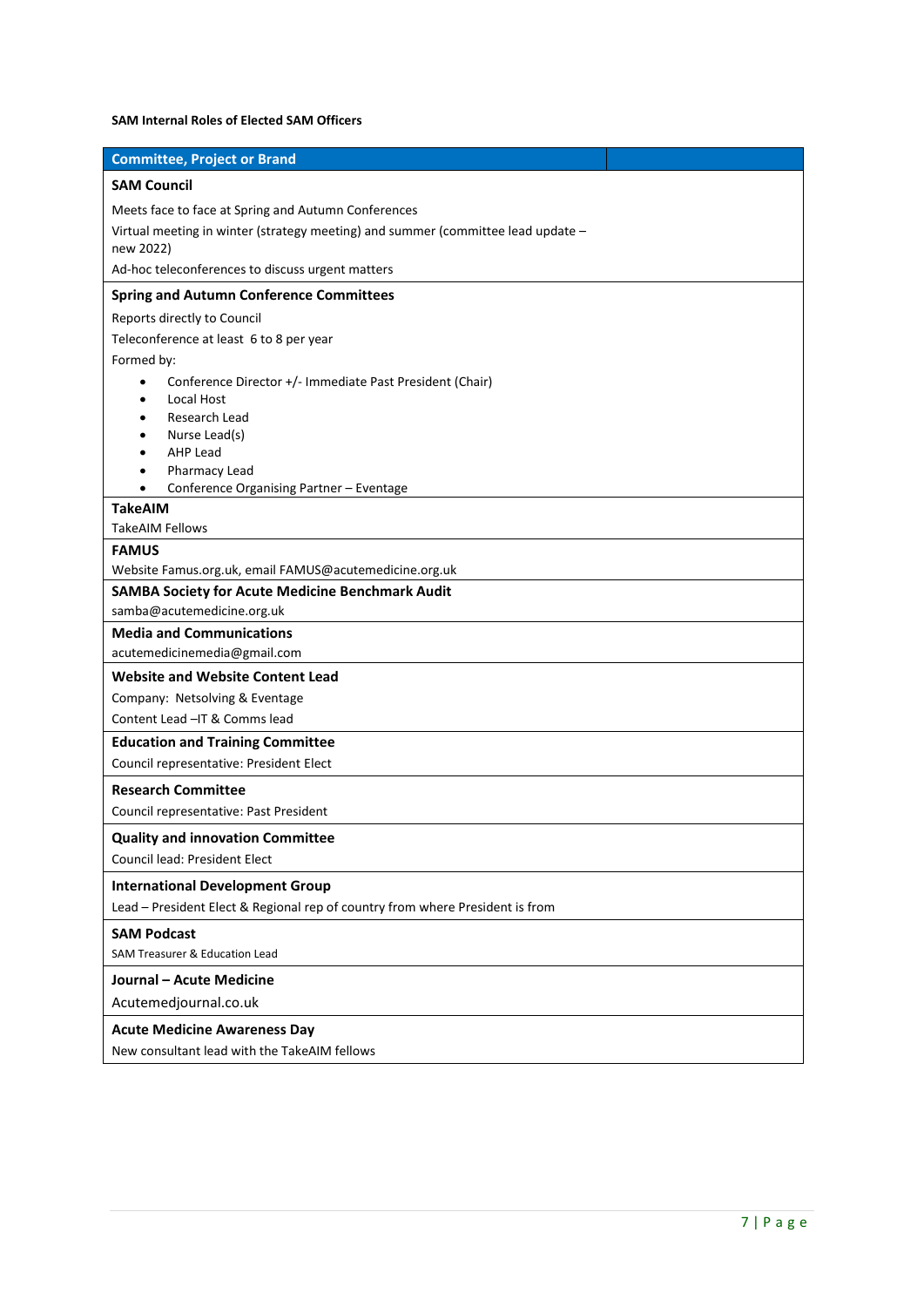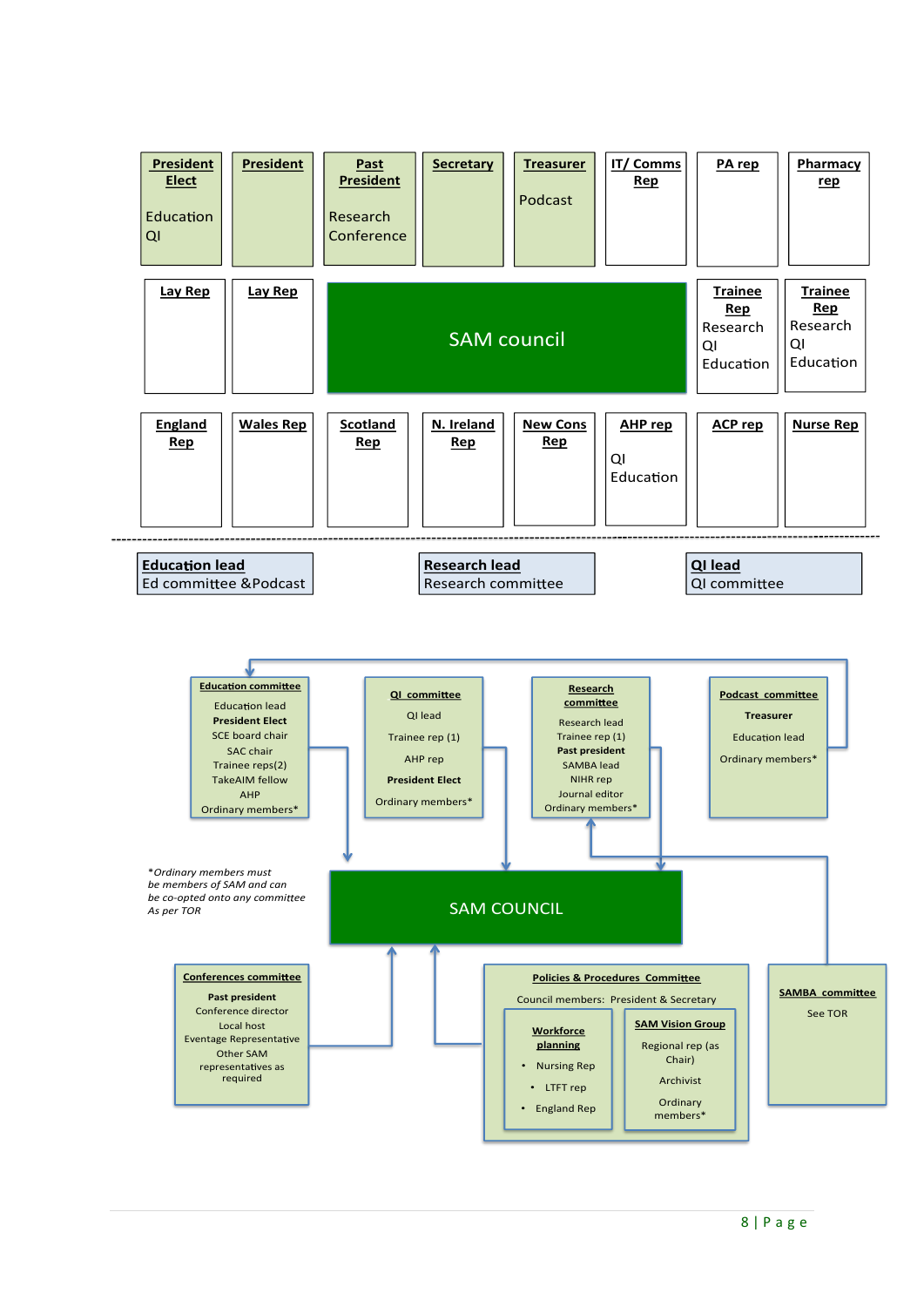

#### **Research Committee (contains details of SAMBA committee)**

Research is vitally important to the development of Acute Internal Medicine. As well as the obvious benefits, high quality research affords unparalleled legitimacy to everything we say and do. With limited resources, The Research Committee has done a very good job. For example, SAMBA is now being recognised nationally for its quality and contribution to our understanding of acute medical care. To build on this platform we have identified the key priorities for the Research Committee:

- 1. Develop young researchers
- 2. Build relationships with other bodies, e.g. NIHR (National Institute for Health Research)
- 3. Build structures to allow research in Acute Medical Units
- 4. Expand SAMBA

SAM is currently not able to undertake large scale research. The committee which works towards the objectives outlined above should have the following members:

- Elected Research Lead
	- o Chair
- SAM Immediate Past President
- SAMBA Lead
- At least one of the trainee representatives
- NIHR Representative
- At least 2 ordinary members of SAM with an interest in Research
- **Editor of Acute Medicine** 
	- o To enhance the standing of the journal

The committee will then be open to any interested SAM members to join meetings and get involved.

Ideally the committee should also have at least two acute internal medicine physicians with a special interest in research and where possible an international Researcher

As with many things in a new Society, the Research Committee was convened by a group of enthusiasts. The role of Research Lead has traditionally been through an election of the committee's members. From 2019, the role of Research Lead will be by an election of all SAM members.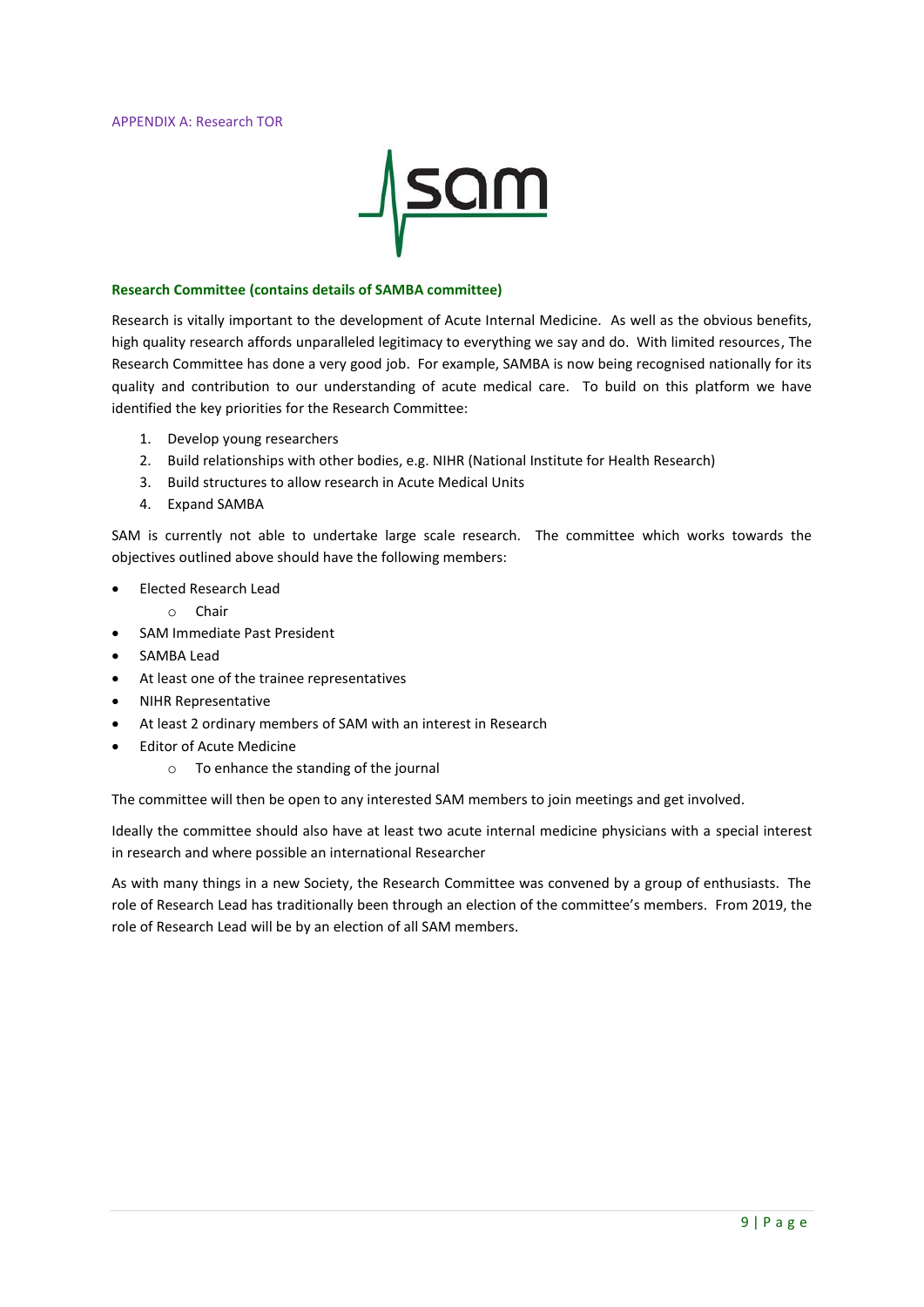# **SAMBA committee (Part or Research TOR)**

SAMBA allows us to collect national data on Acute Medical Units and is vital for SAM to understand the size and working patterns of our AMU's across the country. This data is quoted by medical organisations and national leaders.

# **Structure**

- The SAMBA lead
- Research lead
- Interested members of Research committee
- Any ordinary SAM members who wish to join at discretion of SAMBA lead

# SAMBA lead

The SAMBA lead must have the relevant experience and ability to run this project and fulfil the person specification (see appendix 1)

The post does not have a fixed tenure but the Research lead or a consensus vote from SAM council may ask for the post to be re-appointed

## Appointment of SAMBA lead

- SAM will ask for expressions of interest
- The applicants will be asked to write to council with their interest outlining how they fulfil the person specification
- If there is only one applicant, SAM council along with Research committee will be asked to ratify this application
- Where there is more than one applicant, an interview will be held which must include the Research lead and a Director from SAM council.

# Appendix for Research TOR

# Required person specifications for SAMBA lead:

- Prior experience of hosting multi-centre audit, registry or research data collections
- Support from an NHS or HEI institution with existing infrastructure to undertake large, multi-centre data collections and with facilities for secure data storage
- Ability to demonstrate understanding of GDPR, research ethics and governance appropriate to SAMBA
- Evidence of leadership within National or international collaborative workstreams
- Past publications demonstrating ability to present registry data or similar in a format appropriate to the SAM membership and wider audience

Updated Oct 2021 – review Oct 2025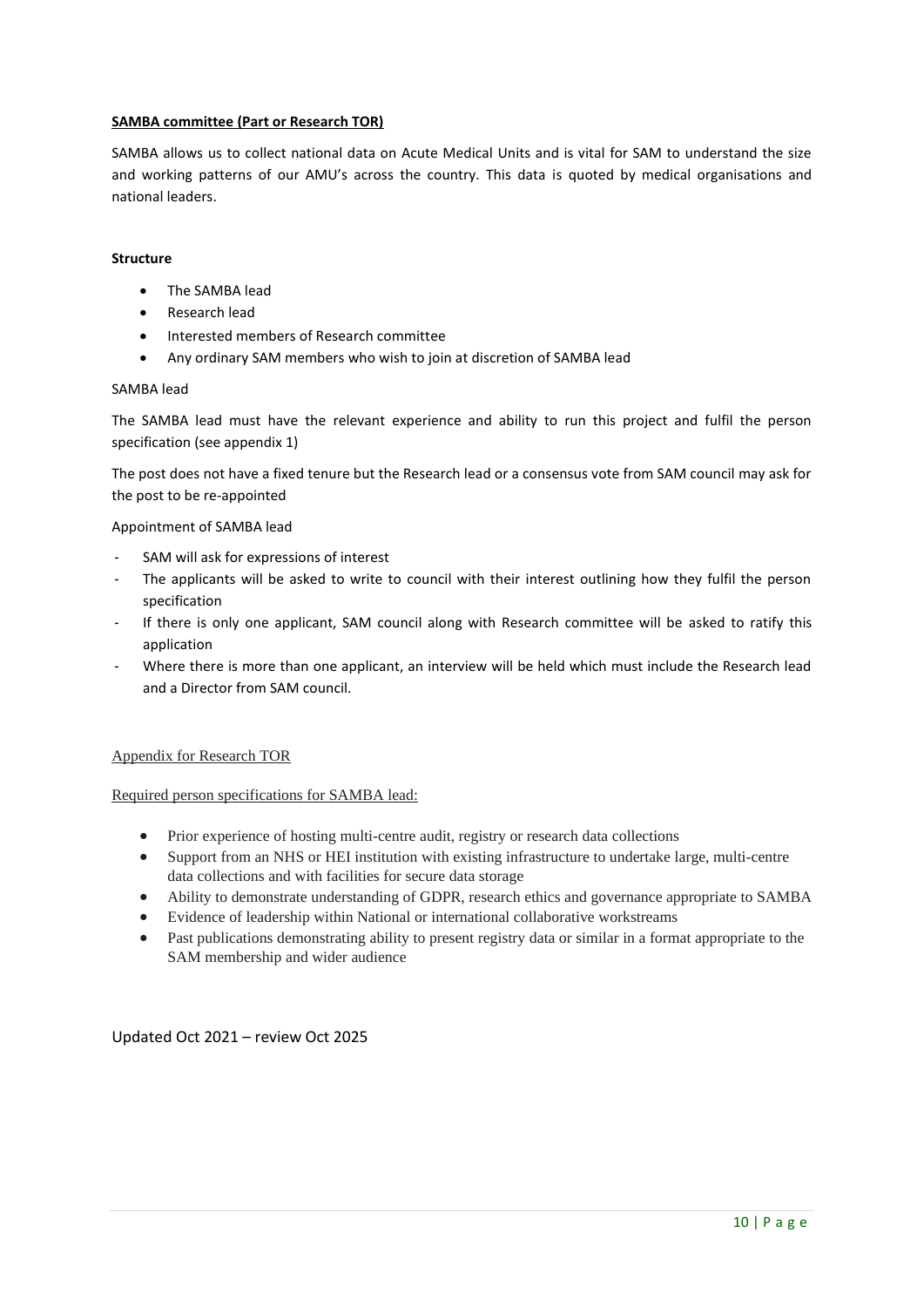## APPENDIX B: PODCAST TOR



#### **Podcast Committee**

SAM have set up this committee with the aim of producing podcasts that are free to listen to for all those interested in acute medicine. It's target audience will be trainees in Acute Medicine, Consultants and all members of the MDT working in Acute Medicine. The style and frequency of the podcasts will likely evolve over time, but the main aim is to provide entertaining up to date pearls of knowledge that will beneficial to those working in the field of Acute Medicine.

By making these PODCASTS enjoyable and easily accessible we also hope to promote the specialty of Acute Medicine and attract all members of the MDT to come and work with us.

The committee has initially been set up by those with an interest in Podcasts. Going forward we feel that the structure of the committee should have;

• 6 presenters (these must be members of SAM but do not necessarily need to be on council)

Their tenure should be reviewed regularly but they may remain on the committee as long as council are happy that they are meeting the aims stated above

- Education lead for SAM
- Treasurer for SAM

The Education lead and treasurer may comprise the core 6 presenters, but where they do not, their role will be to attend any strategic meetings and report back to council. A written report of activity from the committee will be required every six months and should include any financial outgoings.

May 2021 For Review May 2024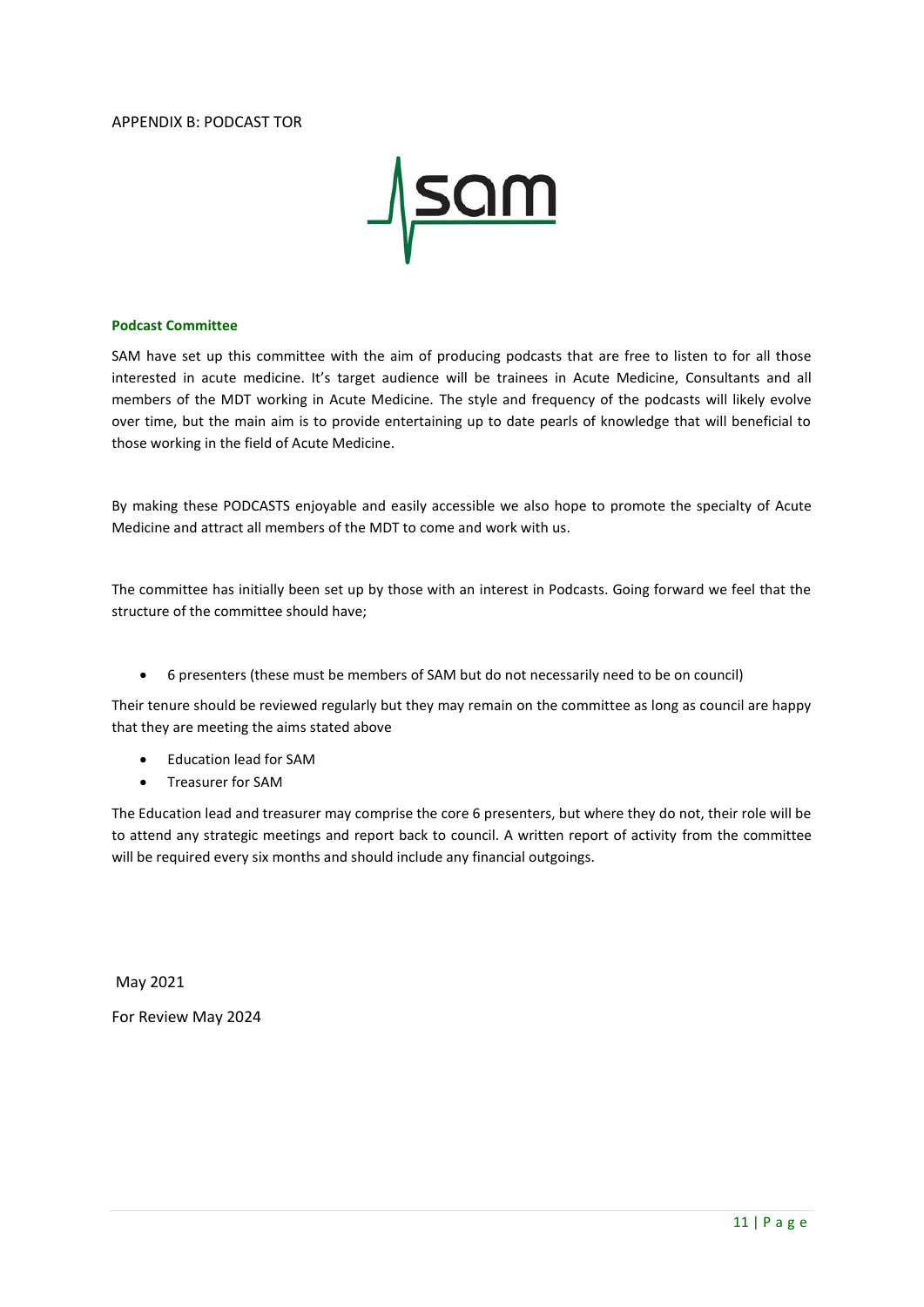

#### **Society for Acute Medicine Quality Improvement Committee: Terms of Reference**

#### **Introduction**

The Quality Improvement Committee is a subcommittee of the Society for Acute Medicine (SAM) Council, established to promote the dissemination and application of quality improvement skills and methods among multidisciplinary acute medicine professionals, and to adapt and develop methods for use in the acute care context. This committee reports to the Council.

#### **Purpose and objectives**

The committee will work toward:

- Facilitating delivery of QI training, developing faculty and producing materials such as e-learning modules
- Building faculty of individuals who are able to deliver training.
- Organising collaborative improvement projects spanning organisations.
- Conducting research into quality improvement approaches in the acute medical environment.

The Quality Improvement Committee is also responsible for:

- The management of any financial resources that the Treasurer makes available for specific projects
- Urgent updates to SAM Council when necessary.

# **Administration of meetings**

- The committee should meet at least twice each year, at SAM events.
- Communication outside of meetings will be held by electronic communication whenever possible
- The agenda is to be issued at least two weeks prior to the arranged meeting
- Points to be discussed should be communicated to the Chair in advance of this
- Minutes of the meeting should be available within 4 weeks of the meeting.

#### **Constitution**

The Quality Improvement Committee shall consist of:

- Ordinary Consultant member, QI lead (voted by SAM membership)
- President elect
- Trainee representative (1)
- Allied health professional representative

The Chair of the Committee will be the Ordinary Consultant member, elected by SAM membership after an open call for expressions of interest. If the post only has one applicant, they will need to be approved by SAM council.

The chair does not have a position on SAM Council however they may be co-opted into meetings to feedback to council. The Chair will normally have a three-year tenure on the committee, and then undergo a re-selection process which is open to others, but may include a second term of three years.

Feedback to Council will usually, but not exclusively, be done by the President Elect.

There will be a larger working group that will report to the Quality Improvement Committee and which will be open to professionals working in acute medicine who have interest in QI.

Updated September 2020

## FOR REVIEW SEPTEMBER 2024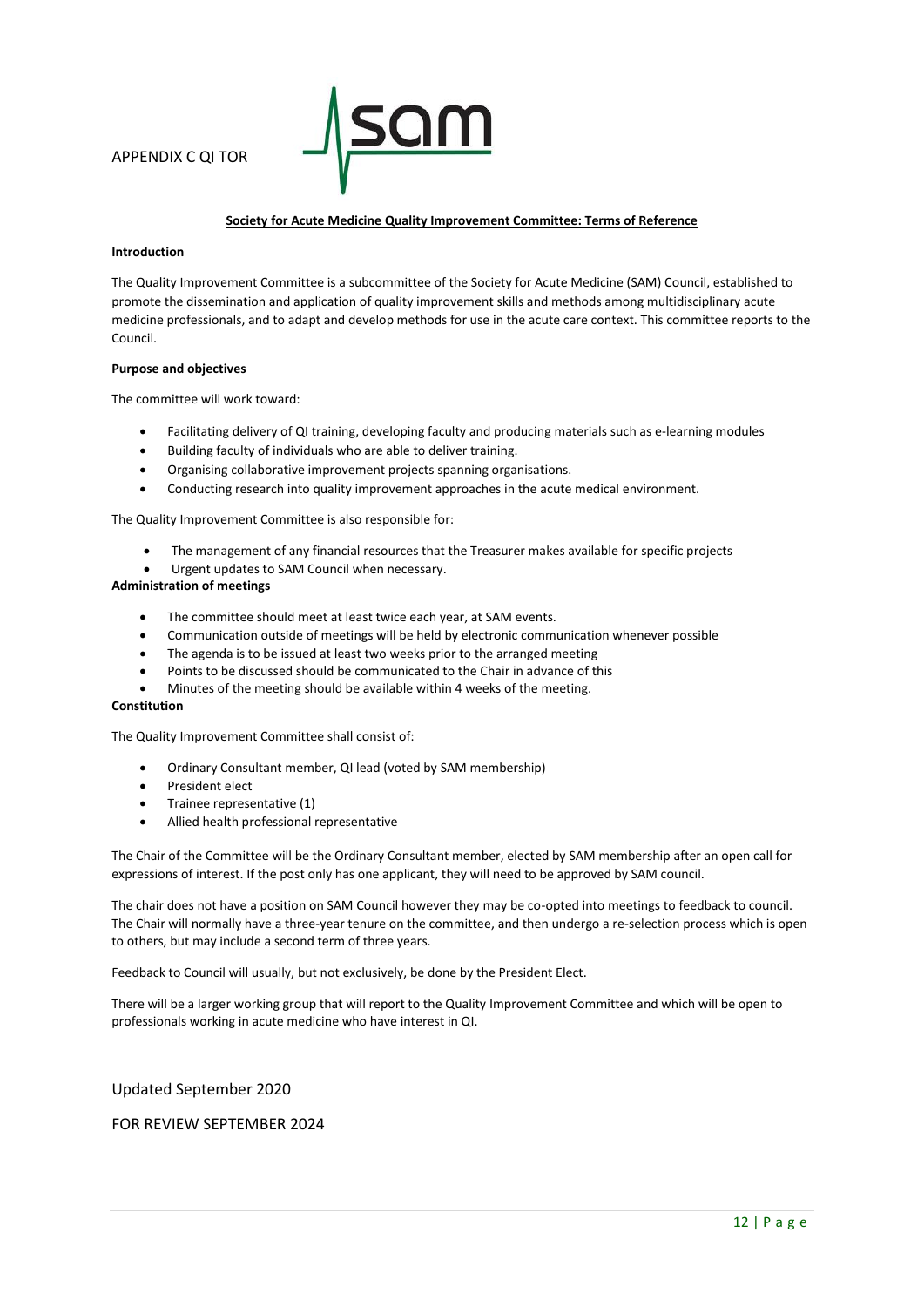# **APPENDIX D: Education Committee TOR**



#### **Society for Acute Medicine Education Committee: Terms of Reference**

#### **Introduction**

The Education Committee is a subcommittee of the Society for Acute Medicine (SAM) Council, established to promote excellence in healthcare professions education in our specialty on behalf of the Society. This committee reports to the Council.

#### **Purpose and objectives**

The Committee's work is different to that of the Specialist Advisory Committee in Acute Internal Medicine, whose specific remit is to supervise the delivery of training to minimum standards set by the JRCPTB. It is envisaged that SAM's Education Committee will align with the stated aims of the Society for Acute Medicine, with a focus on education and training:

- Promoting excellence in healthcare professions education in Acute Medicine
- Facilitating and/or co-ordinating the collection of data relevant to education in Acute Medicine
- Promoting research in the area of education in Acute Medicine, in collaboration with SAM's Research Committee
- Promoting and sharing good practice in teaching, supervision, feedback, assessment and any other matters related to education in Acute Medicine.

The Education Committee is also responsible for:

- The management of any financial resources that the Treasurer makes available for specific projects
- Urgent updates to SAM Council when necessary.

#### **Administration of meetings**

- The committee should meet at least twice each year
- Communication outside of meetings will be held by electronic communication whenever possible
- The agenda is to be issued at least two weeks prior to the arranged meeting
- Points to be discussed should be communicated to the Chair in advance of this
- Minutes of the meeting should be available within 4 weeks of the meeting.

#### **Constitution**

The Education Committee shall consist of:

- Ordinary Consultant member, "Education Lead" (elected by SAM membership)
- SAM President-Elect
- SCE Exam Board Chair
- Chair of the Specialist Advisory Committee (SAC) for Acute Internal Medicine
- Two SAM Council trainee representatives
- Take-AIM Fellow representative
- At least one SAM Council allied health professional representative
- Other members may be co-opted as deemed necessary by the Chair or other members of the committee.

The Chair of the Committee will be the Ordinary Consultant member, after an open call for expressions of interest. This will be an elected post. In the case of only one applicant, they will need to be approved by SAM council. They will not hold a position on SAM Council but may be co-opted into meetings on occasion to feedback any developments. The Chair will normally have a three year tenure on the committee, and then undergo a re-selection process which is open to others, but may include a second term of three years.

Feedback to Council will usually, but not exclusively, be done by the President Elect.

#### **Agreed by SAM Council October 2020**

#### **For Review October 2024**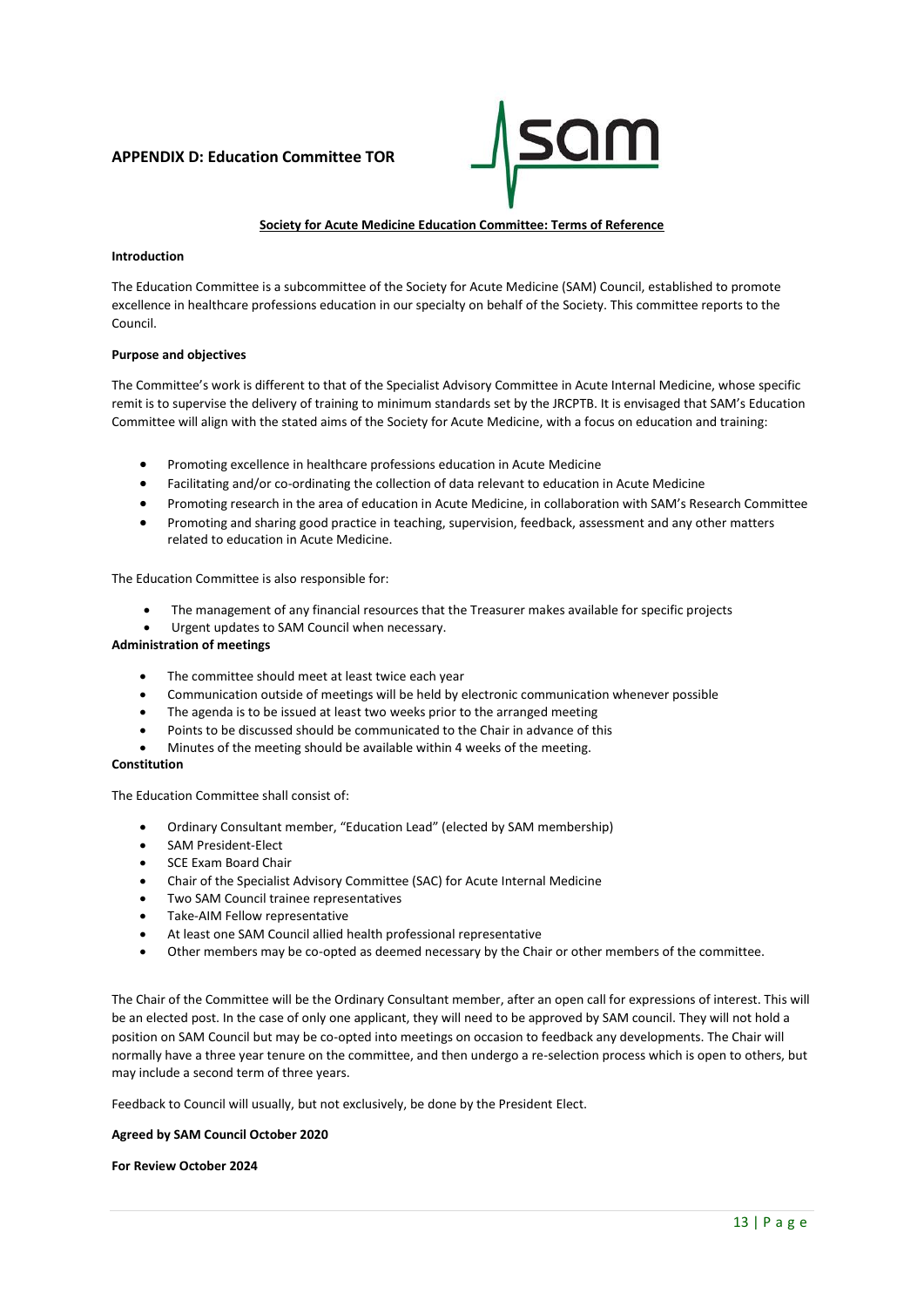

#### **Appendix E: The Policies and Procedures Committee TOR**

#### **Introduction**

The Policies and Procedures Committee is a subcommittee of the Society for Acute Medicine (SAM) Council, established to provide a structure whereby documents and policies may be created and reviewed in an organised way with identified leads. This committee will have a large remit and as such has been divided into smaller subgroups. This committee (and subgroups) report to the Council, and any document or policy created must also be approved by Council prior to publication/distribution.

#### **Subgroups**

- **Workforce Planning**
- **SAM Vision group**
- **Podcast group (see separate TOR)**

#### **Purpose and objectives**

The Policy group will have the following main objectives:

- To create and review policies that SAM council have deemed necessary.
- To liaise with the legal team regarding formal policies.
- To work with the communications team to publicise any policies or statements regarding the official SAM viewpoint on any matters that may arise.

The Workforce planning SubCommittee is responsible for:

- Liaising with the RCP and other groups regarding workforce issues relevant to Acute medicine
- Providing updates to SAM Council when necessary.
- •

The SAM Vision Subgroup exists to:

- Work with the SAM Archivist to keep a record of the origin of SAM
- Outline the purpose of acute medicine and the Acute Medicine Units in order to to inform patients, colleagues, the public, politicians, and health service management.
- Look to the future to provide appropriate b=vison for the development of the specialty of acute medicine.
- Outline the structure and function of the Society For Acute Medicine.
- Provide updates to SAM Council as necessary.

#### **Administration**

- SAM policy documents and statements will be published as and when required.
- Meetings will be held for the various subgroups as decided by the Chair and these may be held electronically

# **Constitution**

The Policies and Procedures Committee shall consist of:

- SAM President (Chair)
- SAM Regional Reps
- Any other SAM council that express an interest or are needed for specific documents that need their expertise.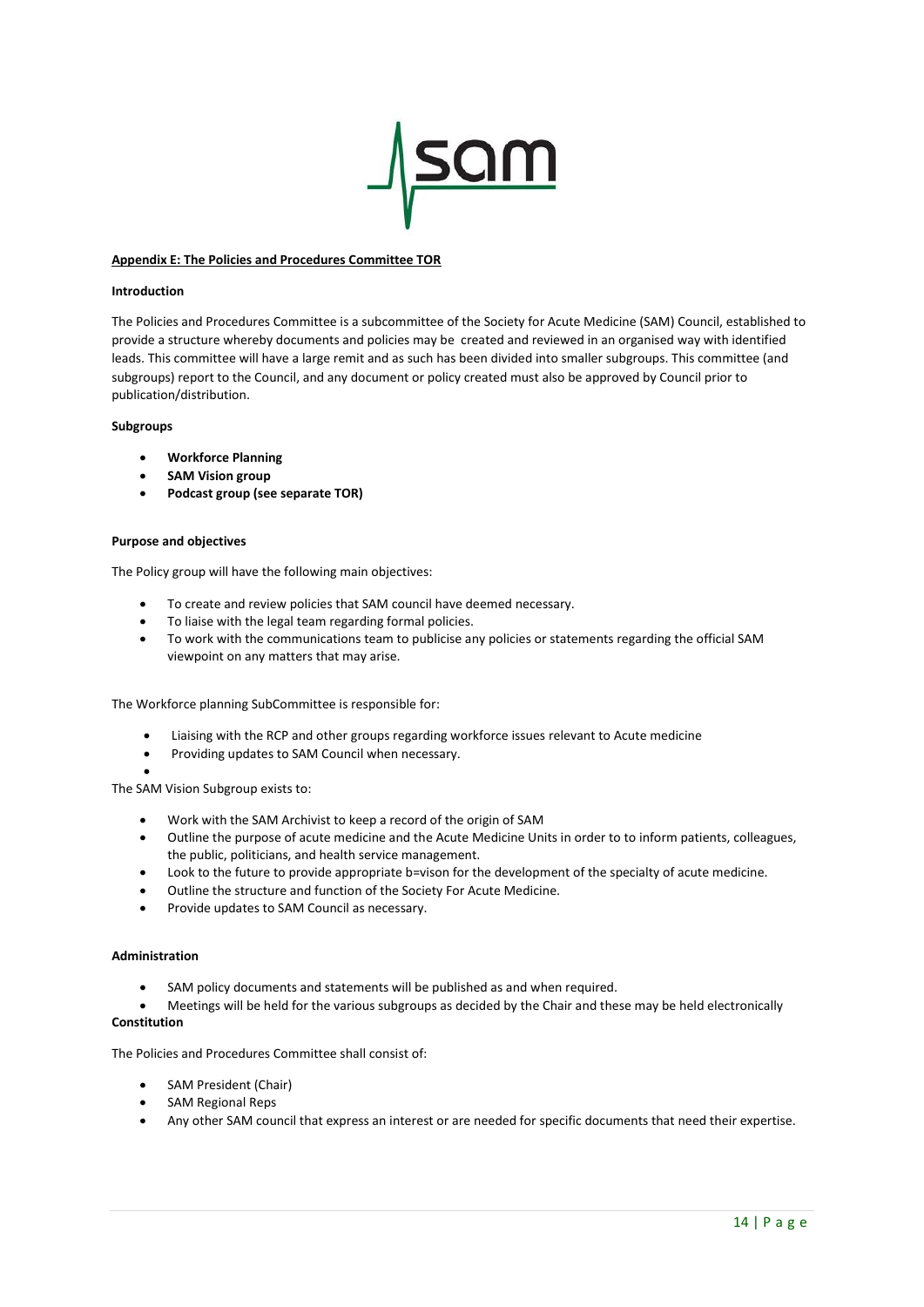The Workforce Planning subcommittee shall consist of

- Regional Rep as Chair (This will usually be the England Rep but may change if the President of SAM is from one of the other devolved nations)
- LTFT rep
- Nursing Rep
- The other 3 Regional Representatives in addition to the Chair
- A trainee representative (this does not need to be one of the SAM Trainee Reps, it can be a SAM member who is currently a trainee that expresses an interest)

The SAM Vision

- At least one member of SAM council, one of whom will act as chair
- A trainee representative (not necessarily the SAM Trainee Reps)
- SAM Archivist
- Someone with a good amount of constitutional memory, this can be a current or previous SAM council member
- Any other interested Ordinary SAM members who express an interest

**Any member of SAM who is on this committee but not part of SAM council will have their member ship of this group reviewed every 2 years, but the committee (with support of SAM council) are able to terminate this membership earlier.** 

**Feedback to Council will be done by the Chair.**

**Agreed by SAM Council October 2021, for Review October 2025**